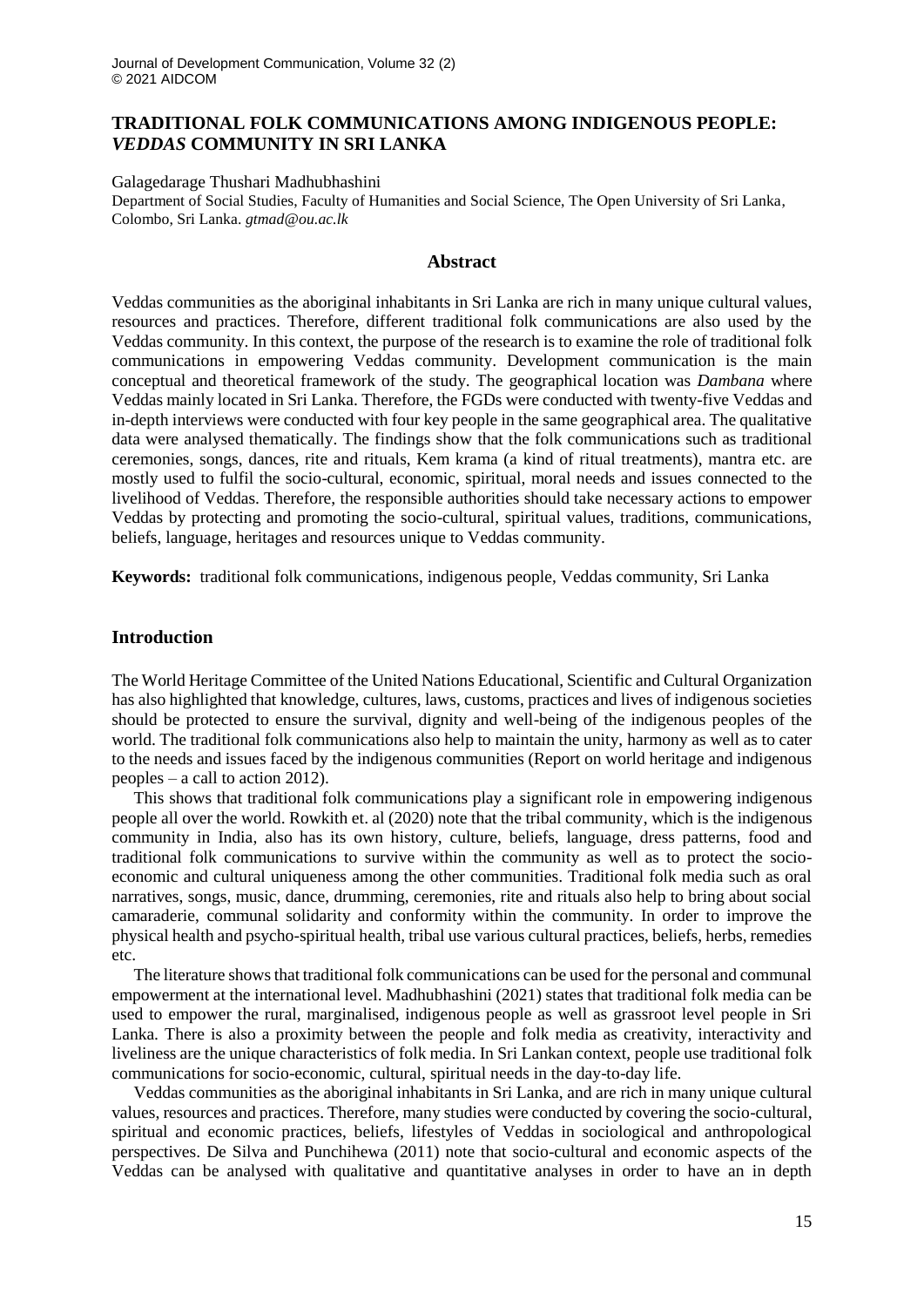understanding of their life in sociological and anthropological perspective. Therefore, the literature shows that no research has been conducted on the traditional folk communications used by Veddas communities in a communication perspective. In this context, this research was conducted to examine the role of traditional folk communications in empowering Veddas community.

### **Literature Review**

Traditional Folk Communications among Indigenous People

In simple term, 'indigenous people' refer to the distinct social and cultural groups that have traditional livelihood activities and occupations based on the natural resources, cultural practices, beliefs, values etc. Dhir (2015) states that indigenous people constitute some 5% of the world's population and more than 70% of indigenous people are based in Asia and the Pacific. The literature shows that representation of indigenous people is comparatively low when it comes to world population. Indigenous people are defined in different ways.

*Indigenous Peoples are distinct social and cultural groups that share collective ancestral ties to the lands and natural resources where they live, occupy or from which they have been displaced. The land and natural resources on which they depend are inextricably linked to their identities, cultures, livelihoods, as well as their physical and spiritual well-being (World Bank Report, 2019:45). The indigenous peoples represent the greater part of the world's cultural diversity, and have created and speak the major share of the world's almost 7000 languages. Many indigenous peoples continue to be confronted with marginalisation, extreme poverty and other human rights violations. Through partnerships with indigenous peoples, UNESCO seeks to support them in addressing the multiple challenges they face, while acknowledging their significant role in sustaining the diversity of the world's cultural and biological landscape (Report on world heritage and indigenous peoples – a call to action, 2012: 2).* 

According to the given definitions, indigenous peoples are social and cultural groups that have unique identities, cultures, livelihoods, physical and spiritual well-being. The language, practices and beliefs unique to indigenous people are vital in addressing to the needs and issues faced by them. These marginalised groups in the world also face multiple challenges including poverty. Therefore, UNESCO supports in protecting the cultural diversity while ensuring the well-being of indigenous people all over the world. Madhubhashini (2021) notes that traditional folk communications are mainly connected with the livelihood, identities and cultures of the indigenous people. Therefore, some researchers define the folk communications as indigenous communications.

Traditional folk communications are also defined in different ways by the scholars and researchers in the field of communication studies.

*Traditional folk media is any form of endogenous communication system, which by virtue of its origin from, and integration into a specific culture, serves as a channel for messages in a way and manner that requires the utilisation of the values, symbols, institutions, and ethos of the host culture through its unique qualities and attributes (Ansu-Kyeremeh, 1998: 3). Folk media are the indigenous means of communication. The folk performing art forms are used for moral, religious, and socio-political ends from the time they originated (Kodavath, 2015:1).* 

This shows that various traditional folk communications are emerged based on the socio-cultural, economic, moral and spiritual practices, beliefs, values, customs and norms of indigenous communities all over the world. Therefore, different forms of folk media are used for different purposes by the indigenous people in various countries. In other words, the usage of traditional folk communications is varied from region to region and country to country.

The literature also shows that the majority of indigenous people are mainly located in Asia and Pacific regions. Dhir (2015) also states that Asian and Pacific countries such as India, Bangladesh, Nepal, Sri Lanka, Australia, Pakistan, Malaysia, Thailand, Vietnam, Philippine, Indonesia, Cambodia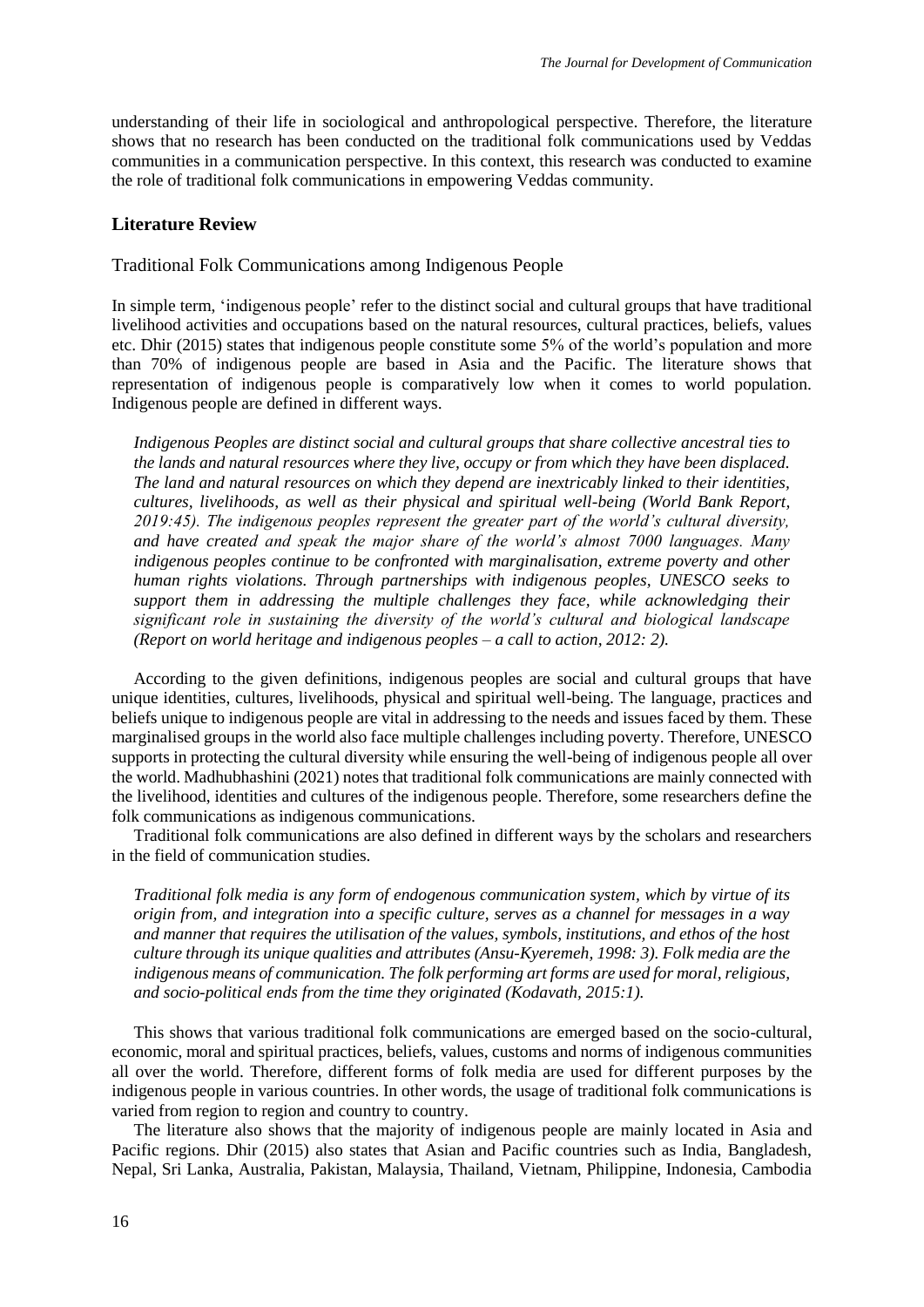have more than 70 % of indigenous peoples in the world. The different terms such as 'tribal people', 'hill tribes', 'scheduled tribes', '*Adivasis*' or '*Janajatis*', are used for the indigenous peoples in Asia. The indigenous people in Malaysian peninsular are the *Orang Asli* (original people in Malay). *Orang Asli* are mainly categorised into four main groups: *Negrito, Semang, Senoi* and Aboriginal Malay. *Orang Ulu* and *Dayak* in Sarawak and *Anak Negeri* in Sabah are also considered as indigenous people in Malaysia. In Nepal, indigenous people especially live in Himalayan, Hilly, Terai and Inner Terai regions. Mostly the indigenous people use various types of traditional folk communications in the dayto-day life based on the socio-cultural, moral and spiritual practices, values and beliefs. Indigenous people in Nepal are mainly into agriculture, bee hunting and animal hunting. Therefore, traditional folk communications are also used in the main occupations.

*Traditional honey hunting/gathering is an important element in the life of a number of groups including the Rajis in Nepal, and Kurumbas in South India. In the Hindu Kush Himalayan region more than 50% of total honey yield is collected mainly by honey hunters from wild honey bees. In Nepal, honey hunting is practiced not only for economic gains but it also has spiritual, cultural and social significance. Nowadays, the spiritual, cultural and social values however are declining (Gurung & Joshi, 2005:63).*

This shows that there are different types of indigenous communities in the various parts of the world, especially in Asian and Pacific countries. The indigenous people use various types of traditional folk communications in facing issues and fulfilling needs in the day-to-day life based on the socio-cultural and spiritual practices, values and beliefs.

### Veddas Community in Sri Lanka

Veddas or *Vanniyaletto* (hunter with bow and arrow) is considered as the aboriginal group of Sri Lanka. There are different debates on the history of Veddas community. Weerasekara (2020) notes that Vanniyaletto belong to a clan called '*Yakkha*'. The Veddas were living in most parts of the island before arrival of the Aryans in Sri Lanka. It is a myth to believe that *Vijaya – Kuveni* legend (Vijaya is the first king in Sri Lanka, married to *Kuveni* who belongs to *Yakka)* has a connection with origin of Veddas community in Sri Lanka.

This shows that Veddas are respected as the indigenous people in Sri Lanka. Vaddas community also has a rich culture which contains beliefs, practices, values, languages, dress patterns, traditions, folklore, arts etc. Obeysekara (2002) states that Veddas were highly respected throughout the ages of the ancient kingdoms from Anuradhapura to the Kotte rules as a member of the royal court. Vedda are given certain responsibilities in ritual *Perahera* (procession), honouring Buddhist shrines in procession, such as the Temple of Tooth (*Dalada Maligawa*) in Kandy. Even now Veddas are given the responsibilities in certain socio-cultural work in the national level.

It is important to identify the socio-cultural and spiritual background of Veddas. Weerasekara (2020) notes that Veddas were earlier divided into two varieties, tame and the wilder. Wilder Veddas were with his bow and arrow and dagger, smoking a hug pipe and wearing a thick loin cloth and the responsibility of tame Veddas was to provide tusks, honey, and wax and deer's flesh etc. to the kings. Now there is a three-fold classification of Veddas; the pure Veddas, the Village Veddas and the Coast Veddas in terms of physical appearance, blood and cultural integrity. Mostly Veddas are located in Uva Province, Central province, and North Central Province and Eastern province in Sri Lanka. Veddas mainly engage in animal hunting, fishing and bee hunting. *Veddas* language is one of the indigenous languages which has rich cultural uniqueness and variations. The language, rituals, indigenous knowledge and tradition of Veddas have been verbally transmitted from generation to generation.

This shows that Veddas have rich cultural values, practices, identities unique to themselves such as rite and rituals, language, traditional medicine and knowledge. Lakshan (2017) also notes that the religious beliefs and rituals of Vedda are mainly based on the *yaku* (demon) and cult of the dead and spirits. *Kande Yakka* (demon of the mountain) is mainly worshiped by Veddas to get the blessings for hunting. *NaeYakku* (ancestor worshipping) is also quite popular among Veddas. The purpose of worshiping ancestors is to obtain prosperity, get rid of diseases, pandemics etc.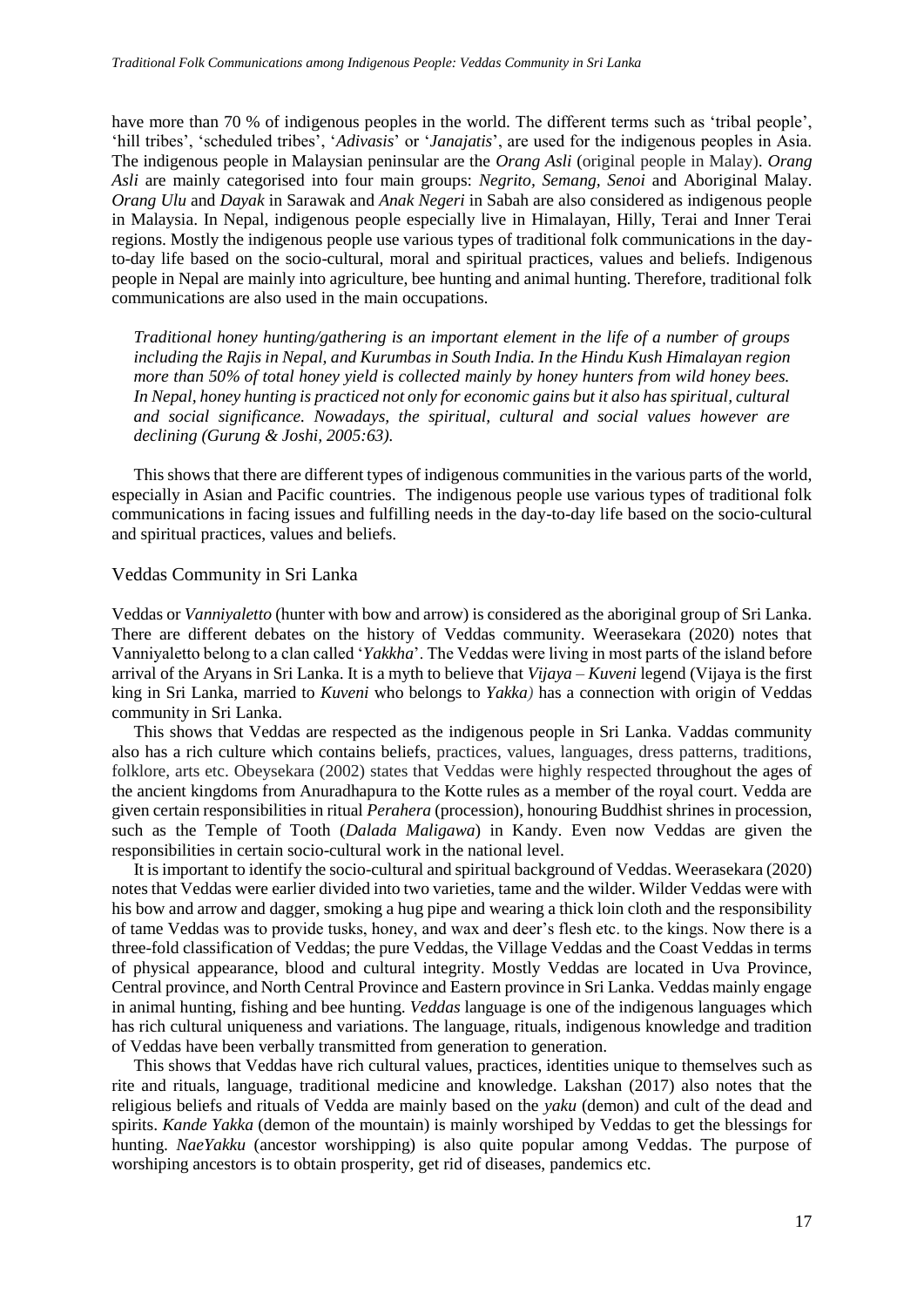It is obvious that the religious beliefs, practices, rite and rituals are mainly associated with the occupations and life style of Veddas. The literature also shows that several researches were mainly done on Veddas community in sociological and anthropological perspective. But no research was conducted on Veddas community in communication perspective.

Development communication can be considered as the main conceptual and theoretical framework as this study mainly focuses on the empowerment of Veddas community. In simple term, development communication is, use of communications for the development purposes. "Development communication is the science of human communication linked to the transitioning of communities from poverty in all its forms to a dynamic, overall growth that fosters equity and the unfolding of the individual potential" Quebral (1971, P:1). The United Nations (UN) also identifies indigenous development as a major area of development communication process.

*The growth or progress of an indigenous community in their originality or within the context of their ethnic identity in a holistic way. Indigenous identity is based on ten aspects of indigenous systems which are interrelated, indivisible, and interdependent. These aspects are cultural, social, spiritual, political/institutional, juridical, economic, natural resource management, technology, health and education/ways of learning (Report of Permanent Forum on Indigenous Issues, ninth session conducted by UN, 2010: 5).*

This shows that it is important to empower Veddas community culturally, socially, politically, economically, spiritually to protect the identify and the originality of them. The literature also shows that the folk media communications help in taking people from poverty to prosperity culturally, socially, politically, economically and spiritually. It is obvious that, traditional forms of communication can also play a vital role in empowering Veddas community. Therefore, this study was also carried out in Dambana to examine the role of traditional folk communications in empowering Veddas community.

## **Research Methods**

De Silva and Punchihewa (2011) note that Dambana is considered as the sole haven of Veddas of Sri Lanka where the recent leadership shifted from late *Uru Varige Thisahami* to *Uru Varige Vannila Eththo*, though Veddas are located in different areas in Uva province, Central province, North Central province and Eastern province such as Dambana, Rathugala, Vakarai, Dimbugalaga, Pollebadda, Dalukana, Henanigala. Therefore, Dambana in Badulla district in Uva province was selected as the main geographical location of the study. The report of Indigenou*s* Peoples Planning Framework (2017) shows that it was estimated that 9660 of Veddas peoples in Sri Lanka. There is a total of 996 population in Dambana Veddas community.

This study used a qualitative approach to obtain data using Focused Group Discussions (FGD) and interview method. FGD is a structured discussion used to obtain in-depth information (qualitative datainsight) from a group of people about a particular topic (Omar, 2018). Therefore, twenty-five people were randomly selected for the FGDs. The in-depth interviews were personally conducted with the head of Veddas community – *Uru Varige Vannila Eththo*, *Grama Sewa officer* (the government officer appointed for Dambana), *Samurdhi* officer (Development officer in the village) and an officer in the Department of wildlife in this area. The purposive sampling was used to select the respondents. The data were collected in January 2021 with support of three research assistances after following all the health guidelines during the pandemic. The qualitative data were analysed thematically.

 Some limitations were caused in the study due to some geographical and subjective reasons. Veddas communities were only selected from Dambana among the other areas where Veddas located in Sri Lanka. But the population and sample size can be expanded and more research area can be covered in order to find more practical findings/ results in a future study in a systematic and methodical manner.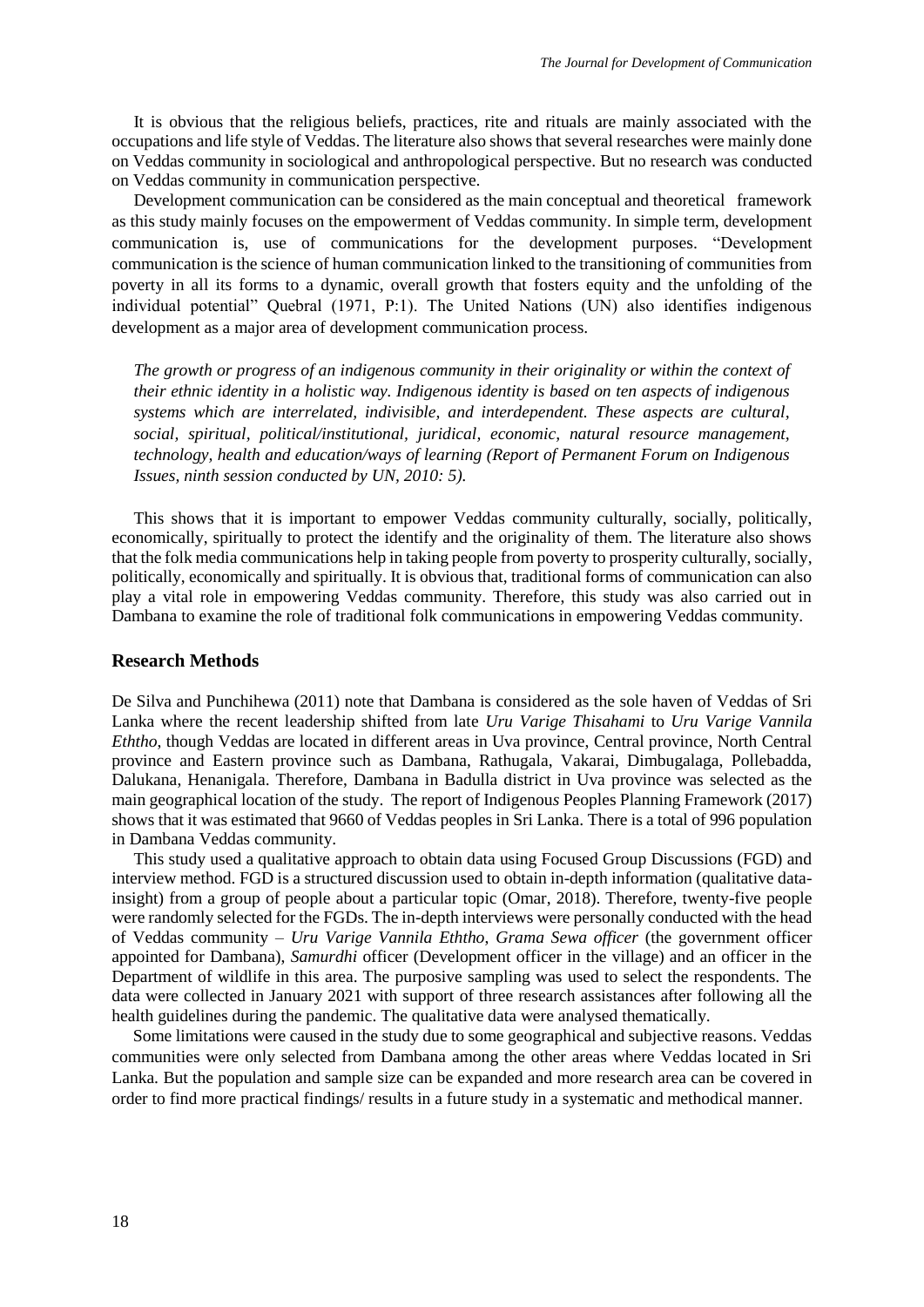## **Results and Discussion**

According to the results, the purpose was achieved, and problem was answered in the study. In other words, the role of traditional folk communications in empowering Veddas community was examined. Before presenting the original findings of the study, it is important to identify the socio-economic and cultural background of Veddas. When it comes to occupations, Veddas are now into paddy cultivation, though animal hunting, and honey hunting are the main traditional occupations of the community. Apart from the paddy cultivation and hunting, Veddas also engage in chena cultivation and fishing. Due to the socio-economic changes and needs, now some Veddas engage in self-employments, army and civil forces, tourism, foreign employment, businesses, government services and others.

*The income level of Veddas is extremely poor. As far as the education is concerned, the majority of Veddas have only primary education or never had school education. When it comes to family life, mostly men and women in Veddas community have multiple marriages. Polygamy and polyandry are also practiced in hidden. Legal marriages are quite rare among Veddas. Adequate Infrastructure facilities are not available for the Veddas in Dambana. The main issues faced by Veddas are scarcity of water, interaction with wild life, malnutrition, teenage mothers, low income, education and so on (Grama Sewa officer in Dambana- the government officer appointed for Dambana).* 

This shows that socio-cultural and economic background of Veddas is not up to satisfactory level. In other words, Veddas communities face various issues in the day-to-day life. Madhubhashini (2021) notes that various folk communications are used to fulfil the needs and to find the solutions for the issues faced by the indigenous people in the day-to-day life. Therefore, Veddas also use various forms of traditional folk communication based on the cultural, moral and spiritual practices and beliefs.

The findings also show that the availability of television and radio is quite limited in the households. A very few mobile phones, laptops, desktops and the other technical devices are also available. In terms of media usage, traditional folk media are popular among Veddas, though television, radio and print media usage are limited. New media such as internet are not used by Veddas due to the non-availability of ICT and social infrastructure in Dambana. The literature shows that the traditional folk communications are mainly used by the Veddas compare to the mainstream media.

De Silva and Punchihewa (2011) note that at least a considerable proportion of the Veddas culture is still remaining in Dambana. The traditional knowledge, folk communications, rite and rituals, traditional practices etc. are carried forward to a certain extent for future generation. The results of the study also show that especially traditional practices are carried forward to maintain the social structure and system within the Veddas community. For instance, there are different family names (*varige*) among Veddas community. *Uru Varige* is the most influential and common *Varige* represented by *Vannila Eththo. Unapana Varige, Nabudana Varige, Morana Varige, Thala Varige* are the other family names unique to Veddas in Dambana. Especially when it comes to marriages, mostly the marriages take place between people belonging to the same *Varige*. Moreover, it is not officially allowed to marry a person belongs to other *varige*. This shows that Veddas also practice a hieratical social structure as the Sinhalese maintain the caste system in the larger society.

The sign and symbols give different meanings in the communications. Appearance, clothing, gestures or any form of non-verbal communications convey a message or meaning (Stewart, 1966). Therefore, the cultural uniqueness is also shown by the clothing and appearances of Veddas.

*Veddas community has a unique culture based on the traditional practices and beliefs. Veddas also maintain unique identity through their short sarong, axe on shoulder, naked upper body, long hair and beard. Elders in the community still practice the old traditional and rituals though the younger generation has moved with some modern practices. But still as the aboriginal community in Sri Lanka, we protect our traditional practices, rite and rituals. The other communities in Sri Lanka and foreigners visit to see us as they appreciate our cultural uniqueness. The different forms of folk communication are mainly associated with the unique culture of Veddas. Therefore, traditional ceremonies, rite and rituals, kem krama (a kind of ritual*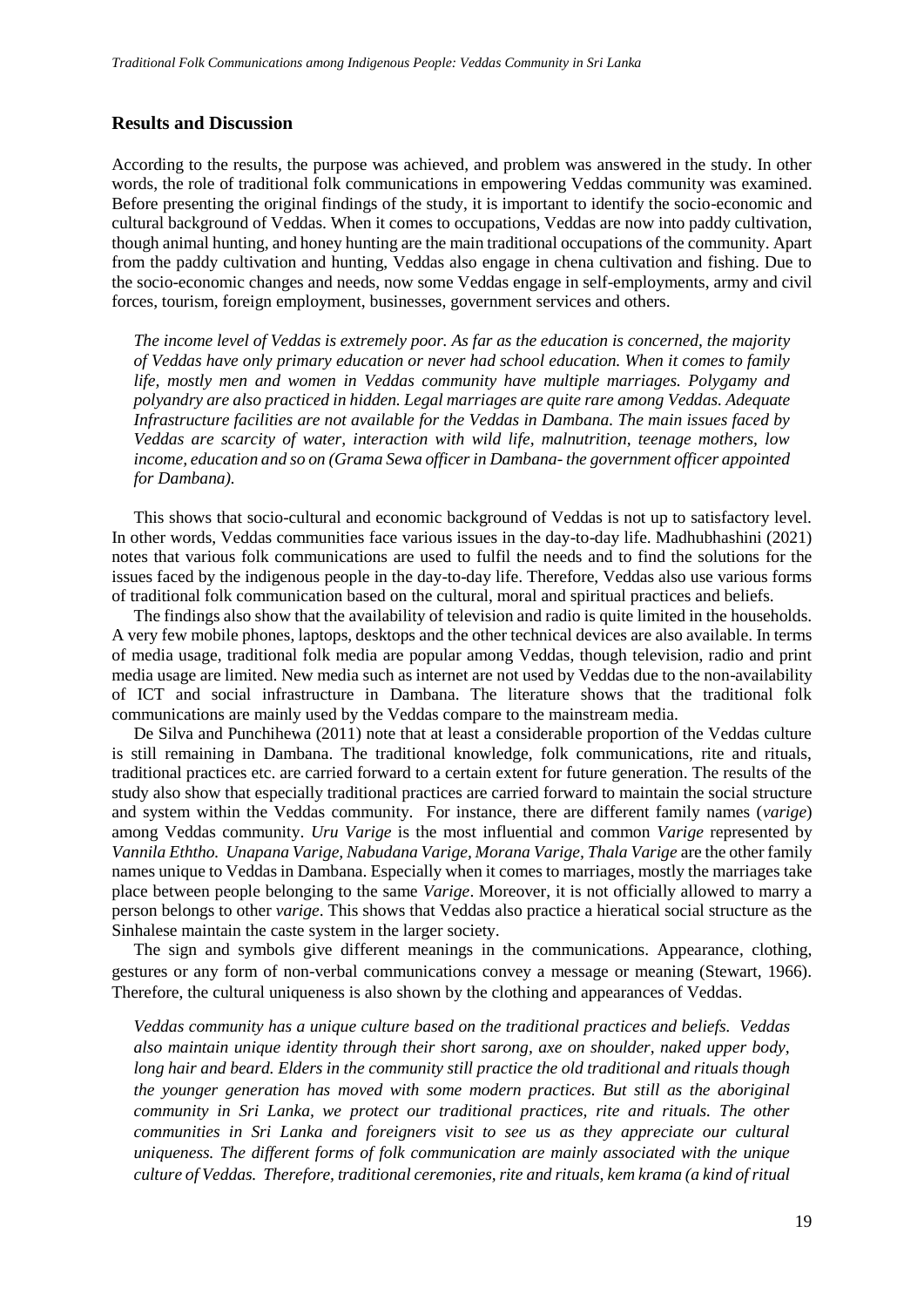*treatments), mantra etc. are strongly connected with the livelihood of Veddas (The head of Veddas community, Uru Varige Vannila Eththo).* 

Therefore, it is obvious that traditional folk communications unique to Veddas are used to fulfil the needs in the day-to-day life. The findings show that the folk communications are mostly used for bee hunting, animal hunting, fishing and agriculture. Before leaving for animal hunting or bee hunting, Veddas pray for *Indigolle Kiri Amma* (a female devil) for the protection during the journey and to grant good hunts by putting rice into a pot and keep a coconut on the pot. Finally, the pot is covered with a piece of cloth. A group of Veddas pluck a branch of a tree and hang it on another tree before entering a forest for hunting to obtain the blessings from God *Kalu Bandara* and God *Gale Bandara*. People usually spend two or three days in the forest for hunting (this is known as "*rada yanawa*" in Veddas language). Veddas leave a portion for devils after killing an animal. The first share is given to the leader and the rest is shared among the communities in the village. It is believed that Veddas may face danger while hunting next time, if a portion is not offered to devils.

Apart from worshiping devils, Veddas use various types of techniques in hunting based on the available resources, beliefs and practices unique to the community. *Ugul ataveema* (Setting traps), *boru wala sadeema* (setting pitfalls), installed guns, *maru Vala* (death creeper), ambushing, using dogs, etc. are the traditional methods of hunting among Veddas. Mantras are also used to chase bear, wild buffalo and elephants. Fishing is another traditional form of occupation of Veddas.

*We use different traditional techniques in fishing. A natural poison can be prepared by mixing thibiri leaves (Diospyros embroypteris), kukuru mahan fruit (Randia dometorum), Kalawel roots (Derris scandeusi) for traditional fishing. Putting this natural poison into the water is the best way of catching fish. Building temporary bunds to stop escape and removing water inside the area surrounded by the bund is another way of catching fish. Spearing, using rods, nets, hooks, catching by hands are some of the traditional techniques of fishing (A forty-year-old Vedda).*

When it comes to bee hunting, rite and rituals are also practiced by Veddas. The findings show that *"Dolayak Ceremony", "Rahuyak Ceremony"* are conducted to obtain the blessings from the god to get more honey harvest. These ceremonies are done by offering pooja to Gods while doing traditional dancing and singing. Mantras are also used to protect the honey collectors from the insects (honey mantra). Same as in bee hunting, animal hunting and fishing, rituals are done to increase the harvest in the paddy and chena cultivation. Veddas make a vow to Gods and devils to offer a portion of crops after getting the harvest in April. This particular ritual is called *yale kariya.*

Apart from the rituals connected to the occupations done by Veddas, some folk ceremonies and folk dance such as *Hathme, Kiri koraha* are conducted to obtain the prosperity and blessings from the gods and devils. The main purposes of having *Kiri koraha* are to save cattle from diseases, to save people from infections and diseases, to protect people in hunting, fishing and farming. *Hathme* is done for God *Kalu Bandara*, one of the ancestors of Veddas who died a number of years ago.

*Three days prior to the ceremony, an area is selected in the middle of the jungle for the performance. A perahera (procession) is arranged from the Devalaya (Veddas temple) to this place in the afternoon with the bringing of alms and offerings such as pepper and jewelry. The payers and performance are started in the night and Kiri Koraha is conducted in the following day. In Kiri Koraha, Kapuwa (Main prayer) starts his performance at the begging and cuts the coconut in half and the coconut is scraped with a sharped tool. Incense smoke is lit near the scraped coconut and finally smoke is covered with the koraha (a traditional large clay pot) while chanting Yathika (prayers). Then Kapuwa is covered with a towel and the coconut is squeezed (juiced/ milked) while dancing. Mixing coconut milk with some turmeric and creating a holy mixture is done by Kapuwa while dancing. Kapuwa sprays holy milk to people to bless them to protect from illnesses and dangers (A sixty-six years old Vedda).* 

The findings also show that both ceremonies are mainly held to obtain the blessings from Na *yakku* (relations who have passed away), devils, *kiri amma*s (milk mothers), and *nachchila* (Grandmothers). The majority of Veddas in Dambana are Buddhists though worshiping ancestors is mainly done by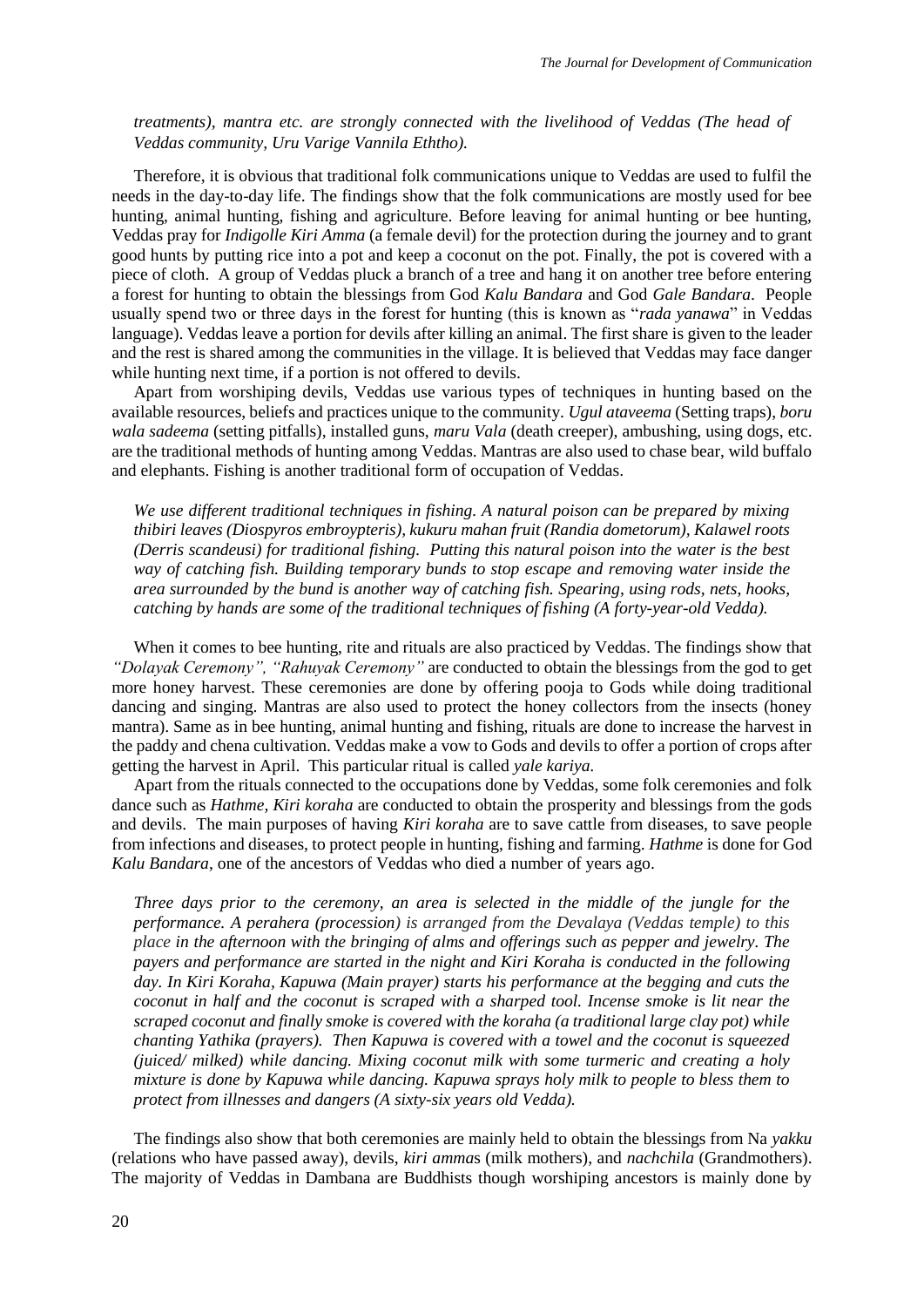Veddas. De Silva and Punchihewa (2011) also highlight that though Veddas are the aboriginal people in Sri Lanka, some similarities can be identified between the Sinhala majority people and Veddas in terms of rituals and rite, folk media etc.

The findings also show that the honey, meat, and fish are mainly taken by Veddas in the meals. Bee honey is mainly used for many diseases including malnutrition, wounds and so on. Traditional kind of medications are used for bear bite, snake bite etc. during hunting. For an example, using an anti-venom stone and several leaves such as Neem leaves (*kohomba*), Devil leaves (*Rak Attatana*). This shows that Veddas use available resources, beliefs, practices for the needs and issues faced in the day-to-day life. The language is the most powerful tool in communication. The language also plays a significant role in the traditional folk communications as the language is a unique identify of any culture. "The cultural differences, variances and uniqueness of a particular society or a group can be identified based on the slangs and jargons of a language. Likewise, language and its jargons, slangs etc. can vary from community to community and region to region" (Madhubhashini, 2021:66). When it comes to language, Veddas community also has a unique language, which is a key symbol of Veddas identity. Weerasekara (2020) notes that Vedda language is one of the indigenous languages in the world, but now it has become an extreme language mix as Veddas have been struggling for the survival of the traditional lifestyle. "We still use our unique language, but there is a huge impact of Sinhala language on Veddas language. We use a lot of Sinhala words in communicating. Young people in our village mostly speak Sinhala which is the majority's language in Sri Lanka, for their survivals" (A eighty-year-old Veddas).

## **Conclusion**

The development communication as the main theoretical framework of the study supports to examine the role of traditional folk communications in empowering Veddas community. In other words, the findings show that the livelihood of Veddas community is directly connected with the various traditional forms of communication within the community. Moreover, the traditional folk communications play a vital role in finding solutions for the issues connected with the livelihood of Veddas.

This shows that the purpose of the study was achieved based on the findings. According to the findings of the study, the majority of people in Veddas community use traditional folk communications such as traditional ceremonies, songs, dances, rite and rituals, Kem krama (a kind of ritual treatments), mantra etc. to fulfil the socio-cultural, economics, spiritual, moral needs and issues connected to the livelihood of Vedda. Moreover, the traditional forms of communication are used by Veddas for get rid of diseases, epidemics, crises, struggles and needs in their occupations such as bee hunting, fishing, animal hunting etc., and to maintain the uniqueness of their food culture, to protect the cultural and religious values, heritages etc. Therefore, the responsible authorities should support Veddas communities to protect and promote the cultural, socio-economic values, heritages and resources unique to the community. According to the Report of UN Permanent Forum on Indigenous Issues conducted in 2010, the indigenous communities should be protected at the national and international levels. It is also important to protect the originality and the identity of the indigenous communities while empowering them socially, culturally and economically. In this context, the most important thing is to help Veddas community to overcome the socio-economic, cultural issues such as scarcity of water, interaction with wild life, malnutrition, teenage mothers, low income, education and so on. Therefore, it is a responsibility of the relevant authorities to develop the infrastructure facilities and facilitate people to overcome these issues.

#### **References**

- Ansu-Kyeremeh, K. (1998). *Theory and application perspectives in indigenous communication in Africa: Theory and applications.* School of Communication Studies, University of Ghana.
- Bruchac, M. (2014). Indigenous knowledge and traditional knowledge. In C. Smith (Ed.), *Encyclopedia of global archaeology* (pp. 3814–3824). Springer.
- De Silva, P., & Punchihewa. A. G. (2011)*. Socio-anthropological research project on Vedda community in Sri Lanka.*  Department of Sociology, University of Colombo; Ministry of Culture and the Arts, Government of Sri Lanka.
- Dhir, R. K. (2015). *Indigenous peoples in the world of work in Asia and the Pacific: A status report*. International Labour Office.

Galagedarage, G. T. M. (2015). Issues in Internet adoption and rural empowerment in Sri Lanka. *VISTAS, Journal of Humanities & Social Sciences*, *9*, 1–18. http://repository.ou.ac.lk/handle/94ousl/1513